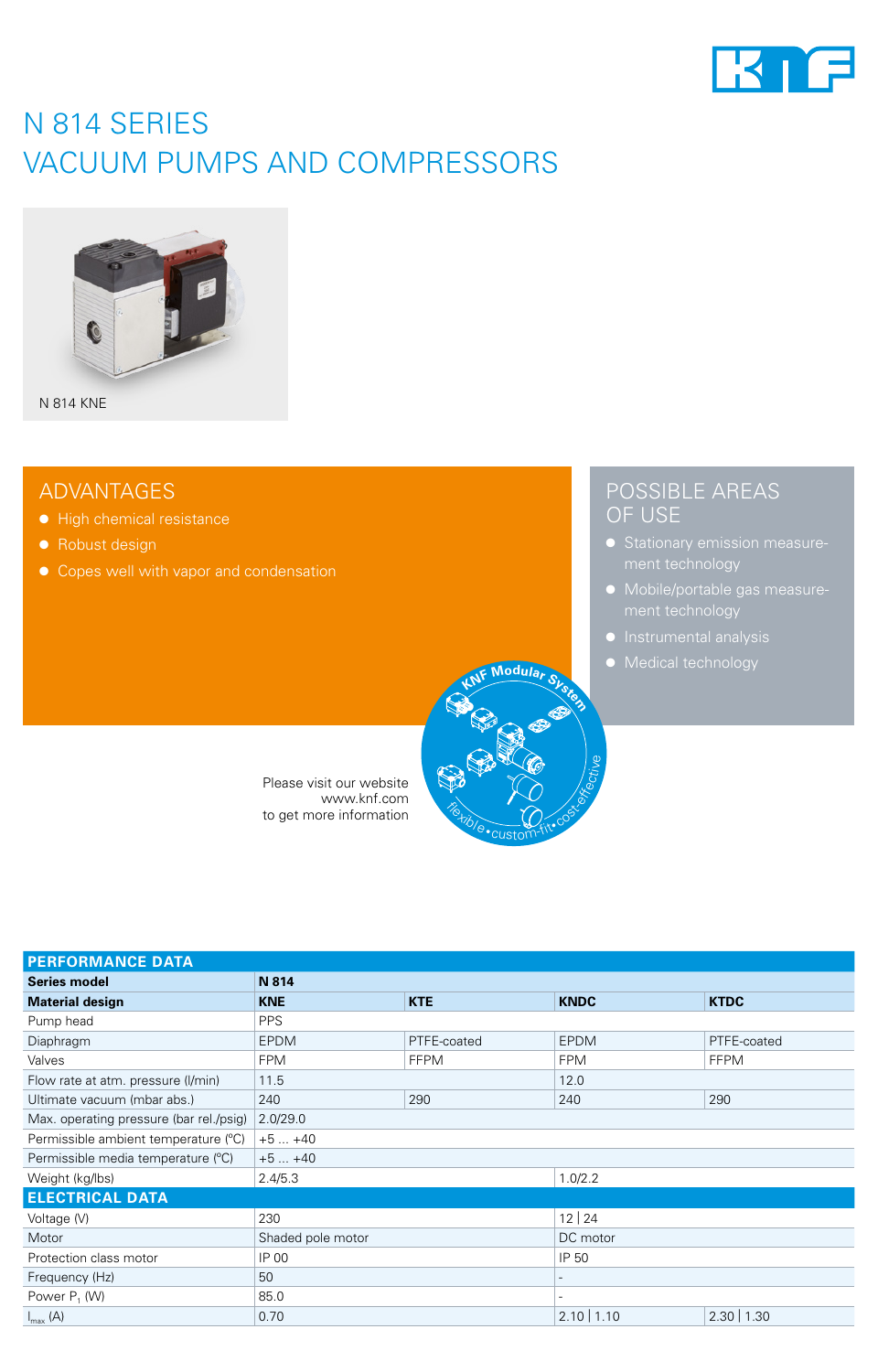| <b>ACCESSORIES</b>        |          |                |  |
|---------------------------|----------|----------------|--|
| <b>Description</b>        | Part No. | <b>Details</b> |  |
| Silencer/Inlet filter     | 000346   | G 1/8          |  |
| Hose connector (straight) | 000360   | G 1/8 PA       |  |
| Hose connector            | 014052   | G 1/8 PVDF     |  |

| <b>SPARE PARTS</b>      |          |                |  |
|-------------------------|----------|----------------|--|
| <b>Description</b>      | Part No. | <b>Details</b> |  |
| Intermediate plate      | 043259   |                |  |
| Head plate              | 029148   |                |  |
| Valve plate/sealing KN  | 113949   |                |  |
| Valve plate/sealing KT  | 113950   |                |  |
| Structured diaphragm KN | 043262   |                |  |
| Structured diaphragm KT | 043261   |                |  |

The performance values for the series models shown on this data sheet were determined under test conditions. The actual performance values may differ and depend in particular on the usage conditions and therefore on the specific application, on the parameters of the components involved in the user's system and on any technical modifications carried out which deviate from the standard configuration or the as delivered condition.

If individual designs have been created for specific customers on the basis of series models, other technical performance data may apply.

Before operation begins, the relevant operating instructions and/or assembly or installation instructions should be read and the safety information contained in these instructions should be noted.

KNF reserves the right to make changes to the product and the associated documentation without prior notice to the customer.



**www.knf.com**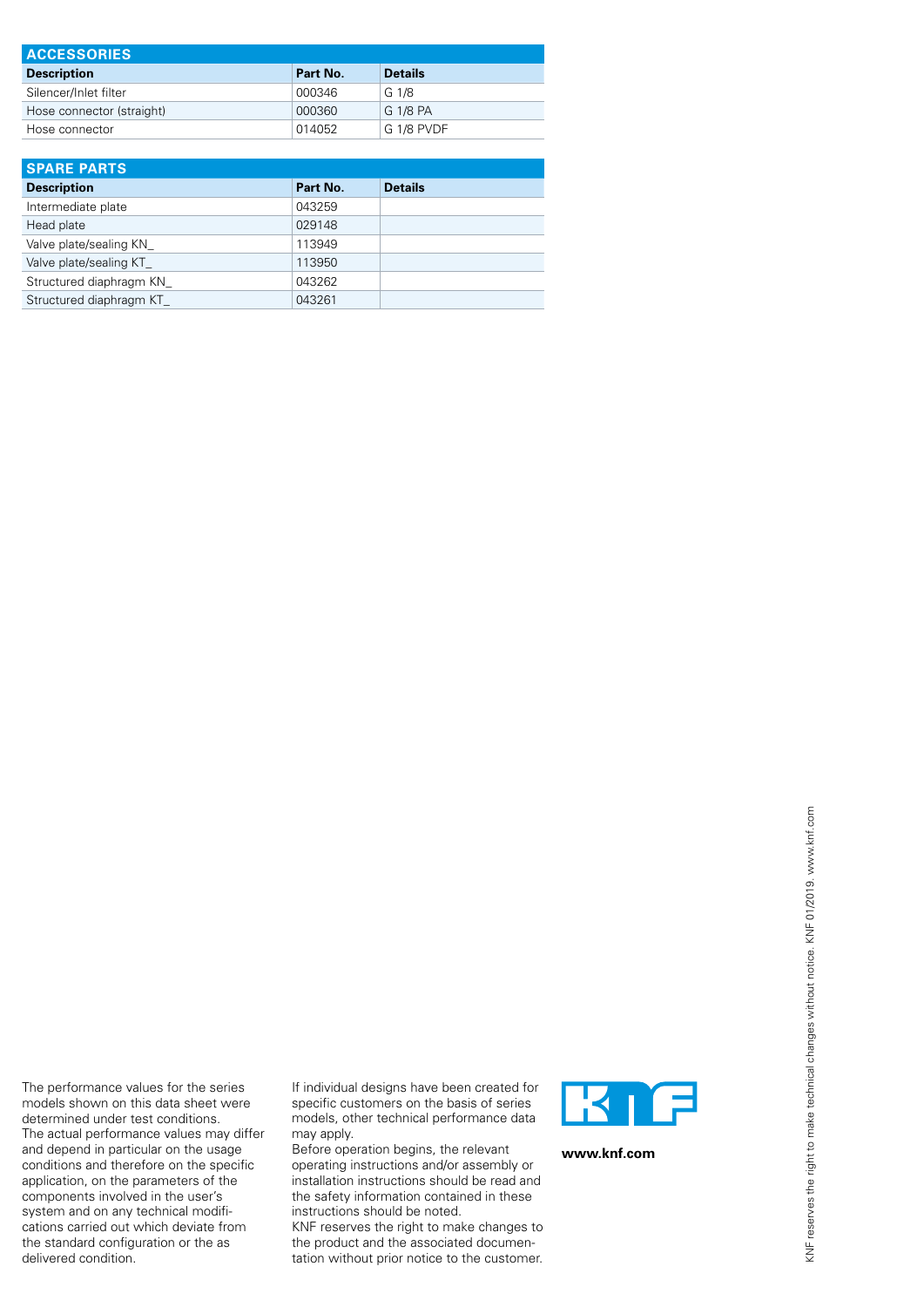# N 814 KNE | KTE

### **PERFORMANCE DATA**

| Series model | Flow rate at<br>atm. pressure<br>$(1/min)^{1}$ | Max. operat-<br>ing pressure<br>(bar rel./psig) | <b>Ultimate</b><br>vacuum<br>(mbar abs.) |
|--------------|------------------------------------------------|-------------------------------------------------|------------------------------------------|
| N 814 KNE    | 11.5                                           | 2.0/29.0                                        | 240                                      |
| N 814 KTE    | 115                                            | 2.0/29.0                                        | 290                                      |

<sup>1)</sup> Liter at STP

### **N 814 K\_E**





**N 814 KNE | PUMP DOWN TIME FOR 5 LITER VESSEL**